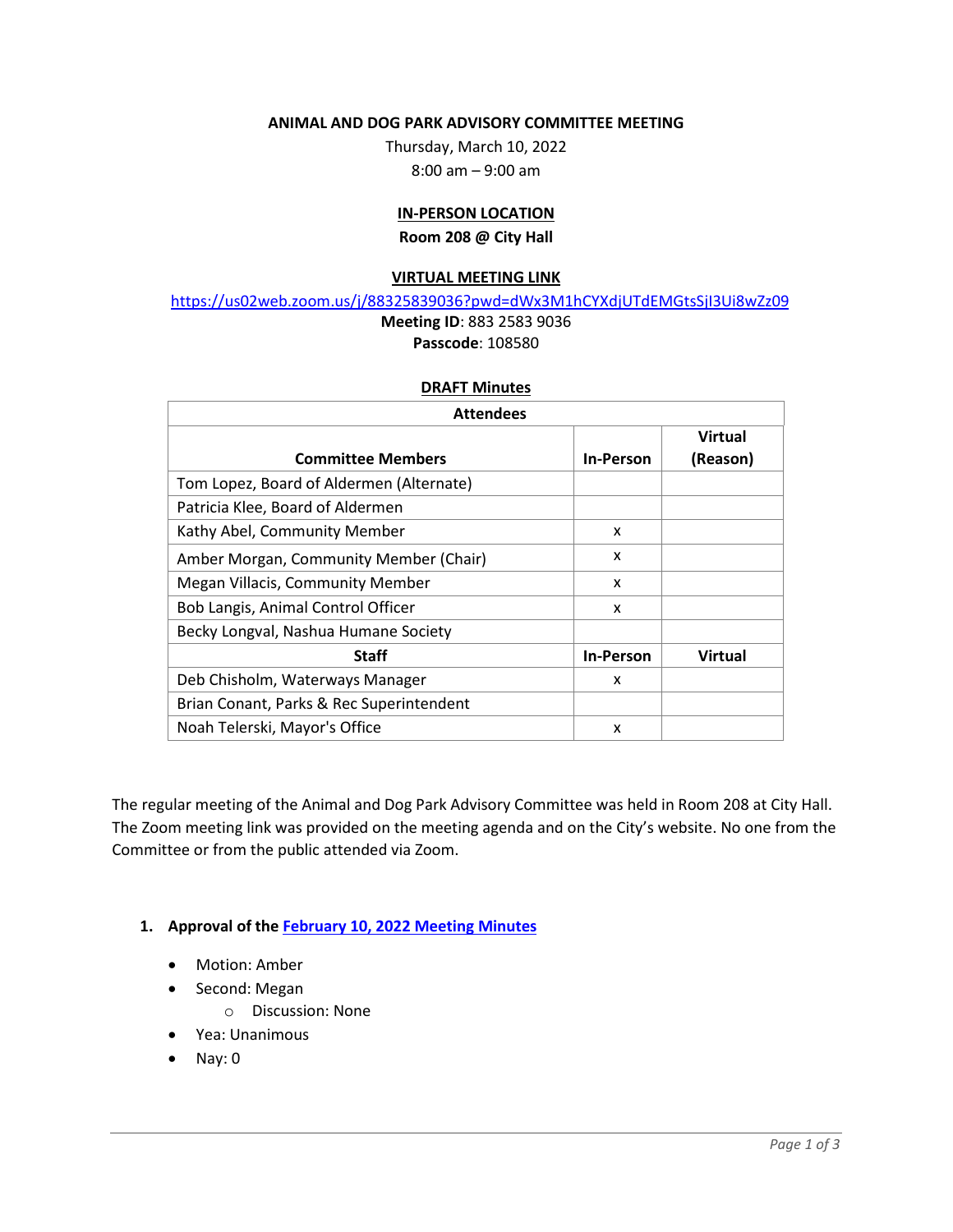# **2. Dog Park Non-Profit**

No updates**.** 

## **3. Dog Waste Clean-up Campaign**

No complaints to the Mayor's Office recently according to Noah. May be an increase in calls now that the snow is melting.

### **4. Animal-Related Signage**

#### **Existing Rules:**

# Article I Park and Playground Rules

## § 215-1 Prohibited acts.

In all parks, playgrounds, pools and other City recreational facilities, no person shall:

**J.** Bring or allow any dog or horse to be in any park or playground except in areas designated and marked by the Superintendent for dogs and/or horses.

Bob provided photos of some of the inconsistencies found throughout the City regarding dogs. Some parks have signs that indicate "No Dogs Allowed in this Gated Field". Others only remind owners that dogs must be on leash and must be cleaned up after. Signage needs to provide a consistent message at all parks and fields including those maintained by the school district.





## **Next steps:**

- Bob Langis will check signage at all City parks to create an inventory of the inconsistencies in signage.
- Committee will use the inventory to inform DPW/Parks and Rec/School Department of what signage needs to be replaced.

## **5. Animal Control Officer and Humane Society Updates**

**ACO:** Bob provided an update of the animal call report. Not much new to report